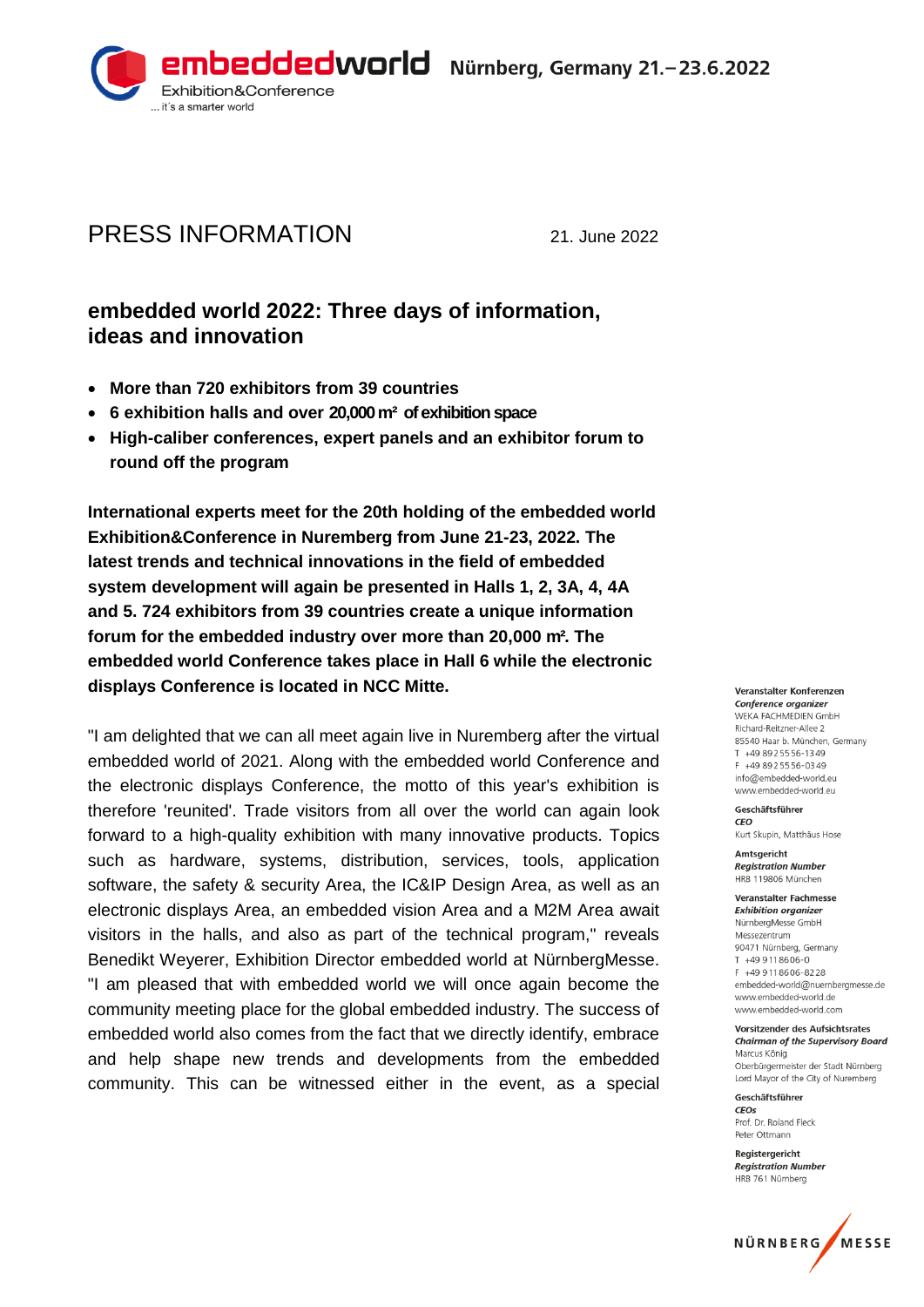

presentation or as a top-class discussion panel in the forums which take place right at the heart of the show," continues Benedikt Weyerer.

#### **Presentation of the embedded award**

Today, on the first day of embedded world, at 12 noon, the coveted embedded award will be presented in Exhibitor Forum 1 to the winners in each category by Prof. Dr.-Ing. Axel Sikora, Offenburg University of Applied Sciences & Hahn-Schickard and Chairman of the embedded world Conference, along with Peter Ottmann, Managing Director of NürnbergMesse, and Matthäus Hose, Managing Director of WEKA Fachmedien in the exhibitor forum. For the 18th time in succession, the awards ceremony will take place during the press tour. Awards are presented in the categories Embedded Vision, Hardware, Software, Safety & Security, Tools and Start-up to companies which have made outstanding contributions to development technology and submitted innovative products.

The list of nominees can be found here: **[www.embedded-world.de/nominees2022](http://www.embedded-world.de/nominees2022)**

#### **embedded world Conference and electronic displays Conference**

The Internet-of-Things, wired and wireless data transmission, hardware, operating systems, software and systems engineering, autonomous systems, safety and security, system-on-chip design, embedded vision or human-machine interface: the thematic spectrum and the knowledge input of the embedded world Conference, over three days, is huge.

"The embedded world Conference is THE meeting place for the embedded community. All the latest and future-oriented trends are presented here. The thematic range of the embedded world Conference is becoming wider every year, which in turn presents developers with ever greater challenges. But it is gratifying to see how experienced developers come together every year in Nuremberg to share their knowledge and help others to turn ideas and innovations into real products," explains Prof. Dr.-Ing. Axel Sikora, Offenburg University of Applied Sciences & Hahn-Schickard and Chairman of the embedded world Conference.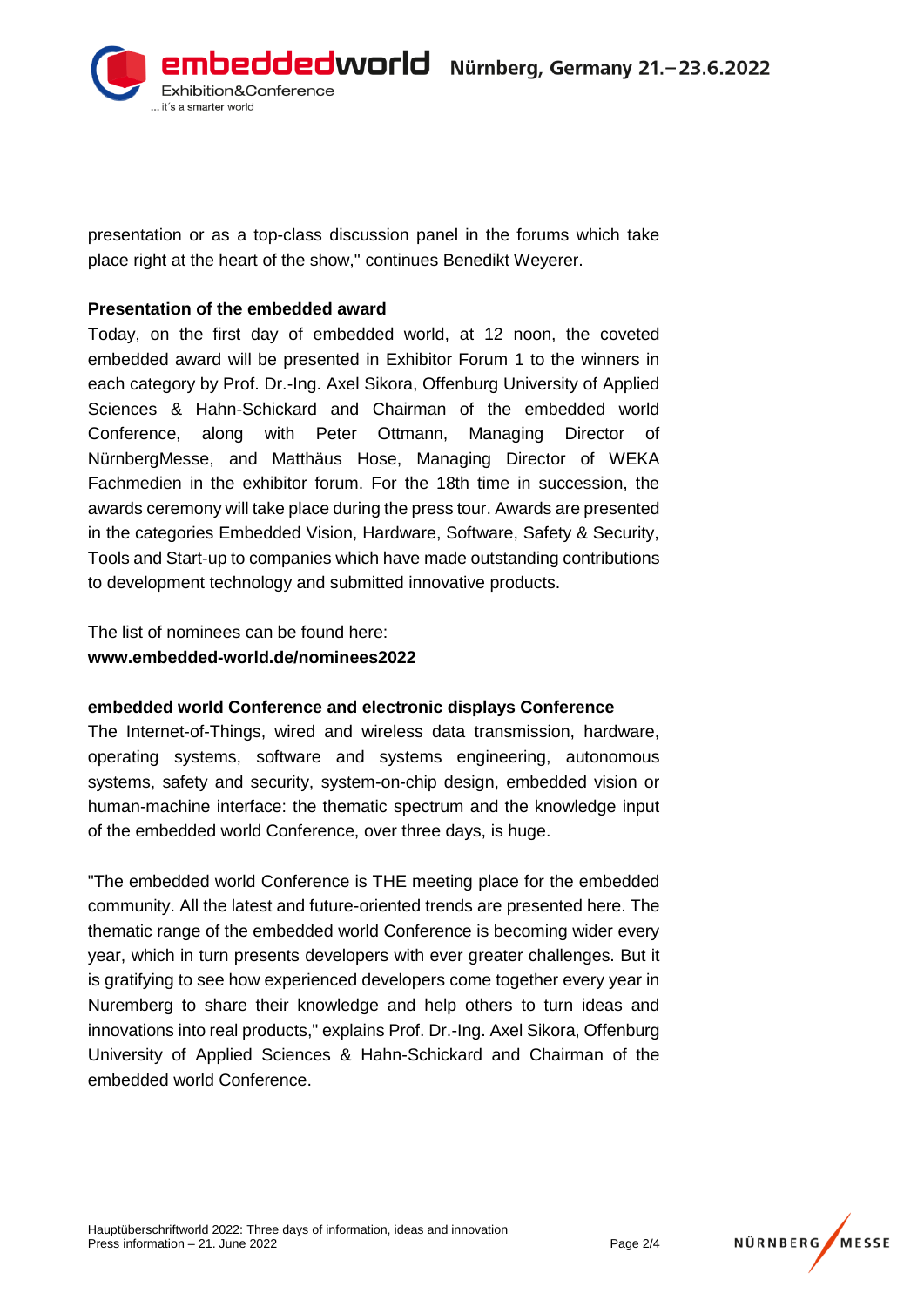

You can find more information regarding Keynotes, Sessions and Classes here: **[www.embedded-world.eu](http://www.embedded-world.eu/)**

Prof. Dr. Karlheinz Blankenbach, Pforzheim University and Chairman of the Conference Advisory Board, also stresses, "Two days filled with innovation and networking at the highest level - that is the electronic displays Conference. I am delighted to see international experts coming together again in Nuremberg to exchange ideas at the most important European B2B platform for display technologies. Innovations will be presented and new projects launched at a high professional level."

The electronic displays Conference will once again offer a wide range of technical presentations on various topics such as touch technologies and innovations, display uniformity & testing, display systems, display measurements, micro-LEDs and other display technologies, gesture control, augmented and virtual reality, display manufacturing and materials, automotive displays, as well as HMI and GUI concepts, and will provide a space for international participants to exchange technical ideas.

You can find more information about the electronic displays Conference here: **[www.electronic-displays.de](http://www.electronic-displays.de/)**

Please also follow us on Twitter @embedded\_world and LinkedIn @embedded world Exhibition&Conference

### **Contacts for Press and Media:**

Thomas Philipp Haas, Lena Vogl, Ruth Cuya T +49 9 11 86 06-88 75 press@embedded-world.de

All press releases, as well as further information, photos and videos can be found in the newsroom at: **www.embedded-world.de/en/news**